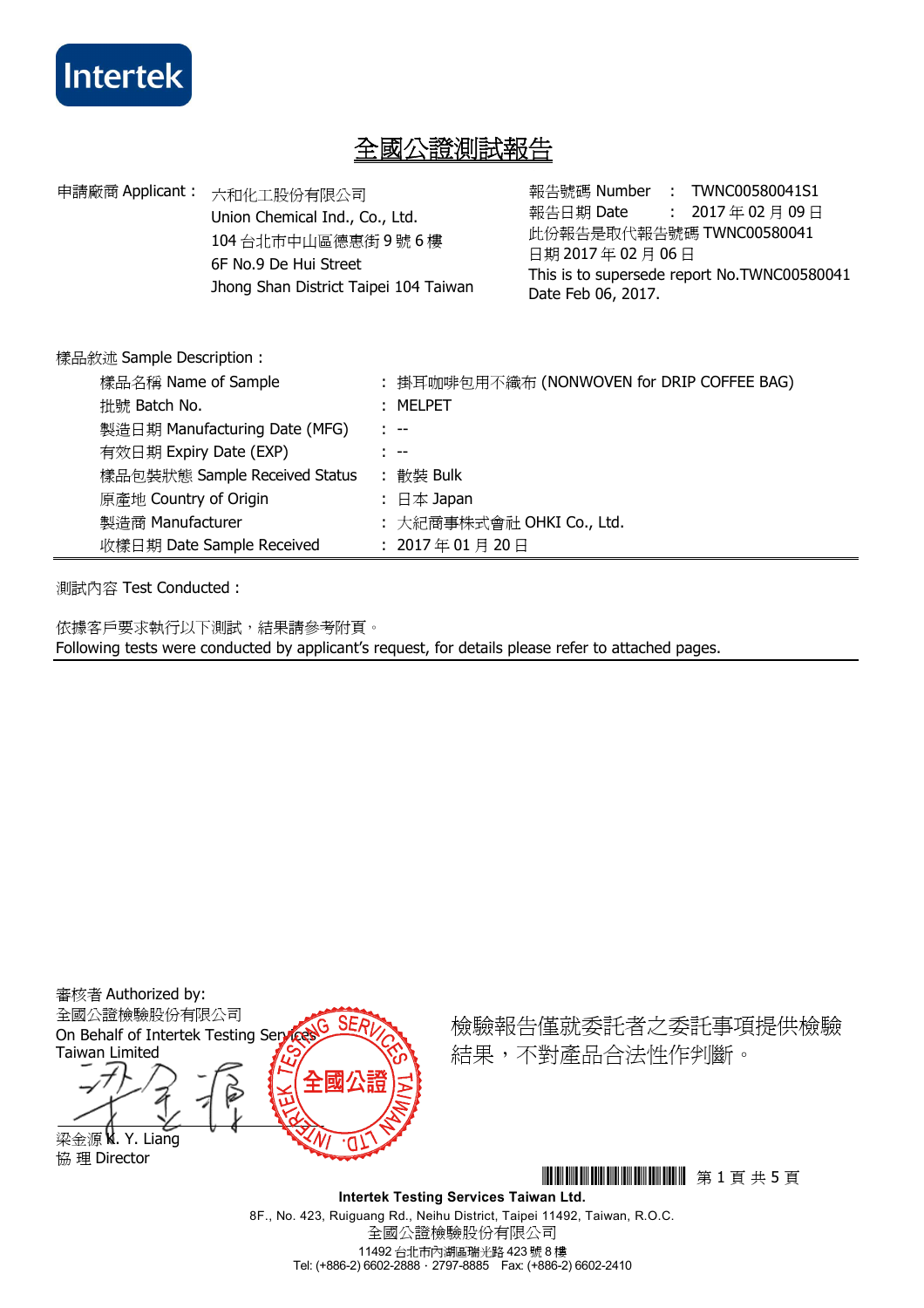

**Method** 

#### 報告號碼 Number : TWNC00580041S1

#### 測試內容 Test Conducted : 食品器具容器包裝檢測 Analysis of Food Utensils, Containers and Packages

檢驗方法 : 鉛含量 / 鎘含量 / 高錳酸鉀消耗量 / 重金屬(以 Pb 計) / 溶出銻 / 溶出鍺 / 蒸發殘渣

> Lead Content / Cadmium Content / Consumption of Potassium Permanganate / Heavy Metal (as Pb) / Migration of Antimony (Sb) / Migration of Germanium (Ge) / Residues after Evaporation

依據客戶要求以衛生福利部食品藥物管理署 104 年 10 月 29 日部授食字第 1041901950 號公告 - 食品器具、容器、包裝檢驗方法 - 聚對苯二甲酸乙二酯塑膠類之檢驗。

As per applicant's request to MOHW food No. 1041901950 announcement (10/29/2015) - Method of Test for Food Utensils, Containers and Packages - Test of Polyethylene terephthalate Plastic Products.

#### 溶出塑化劑

Migration of Phthalates

衛生福利部食品藥物管理署 102 年 11 月 13 日部授食字第 1021950607 號公告 - 食品器具、容 器、包裝檢驗方法 - 塑膠類之檢驗。

MOHW food No. 1021950607 announcement (11/13/2013) - Method of Test for Food Utensils, Containers and Packages - Methods of Test for Food Utensils, Containers and Packages - Test of Plastic Products.

## 材質塑化劑

**Phthalates** 

CNS 15138-1 (101 年 6 月 14 日) - 塑膠製品中鄰苯二甲酸酯類塑化劑試驗法-第 1 部:氣相層析 質譜法。

CNS 15138-1 (6/14/2012) - Method of test for determination of phthalates plasticizers in plastic products - Part 1: Gas chromatography/mass spectrometry.

#### 螢光增白劑

#### Fluorescent brightening agent

依據客戶要求以衛生福利部食品藥物管理署 102 年 9 月 6 日部授食字第 1021950329 號公告 - 食品器具、容器、包裝檢驗方法 - 塑膠淋膜紙類製品之檢驗。

As per applicant's request to MOHW food No. 1021950329 announcement (9/6/2013) - Method of Test for Food Utensils, Containers and Packages - Test of Plastic Coated Paper Products.

檢驗結果 : Result

| 檢驗項目<br>Test Item                                          | 單位<br>Unit | 定量極限<br>Detection<br>limit | 檢出值<br>Result       | 限値 $^\#$<br>Limit |
|------------------------------------------------------------|------------|----------------------------|---------------------|-------------------|
| 材質試驗 Material Test                                         |            |                            |                     |                   |
| 鉛含量<br><b>Lead Content</b>                                 | ppm        | 5                          | 未檢出<br>Not detected | 100               |
| 鎘含量<br>Cadmium Content                                     | ppm        | 0.5                        | 未檢出<br>Not detected | 100               |
| 鄰苯二甲酸二(2-乙基己基)酯(DEHP)<br>Di(2-ethylhexyl) Phthalate (DEHP) | $\%$       | 0.003                      | 未檢出<br>Not detected | 0.1               |
| 鄰苯二甲酸二正辛酯(DNOP)<br>Di-n-octyl Phthalate (DNOP)             | $\%$       | 0.003                      | 未檢出<br>Not detected | 0.1               |
| 鄰苯二甲酸二丁酯 (DBP)<br>Dibutyl Phthalate (DBP)                  | $\%$       | 0.003                      | 未檢出<br>Not detected | 0.1               |
| 鄰苯二甲酸丁苯甲酯(BBP)<br>Benzylbutyl Phthalate (BBP)              | $\%$       | 0.003                      | 未檢出<br>Not detected | 0.1               |

# THJ0580041 <sup>第</sup> 2 <sup>頁</sup> <sup>共</sup> 5 <sup>頁</sup>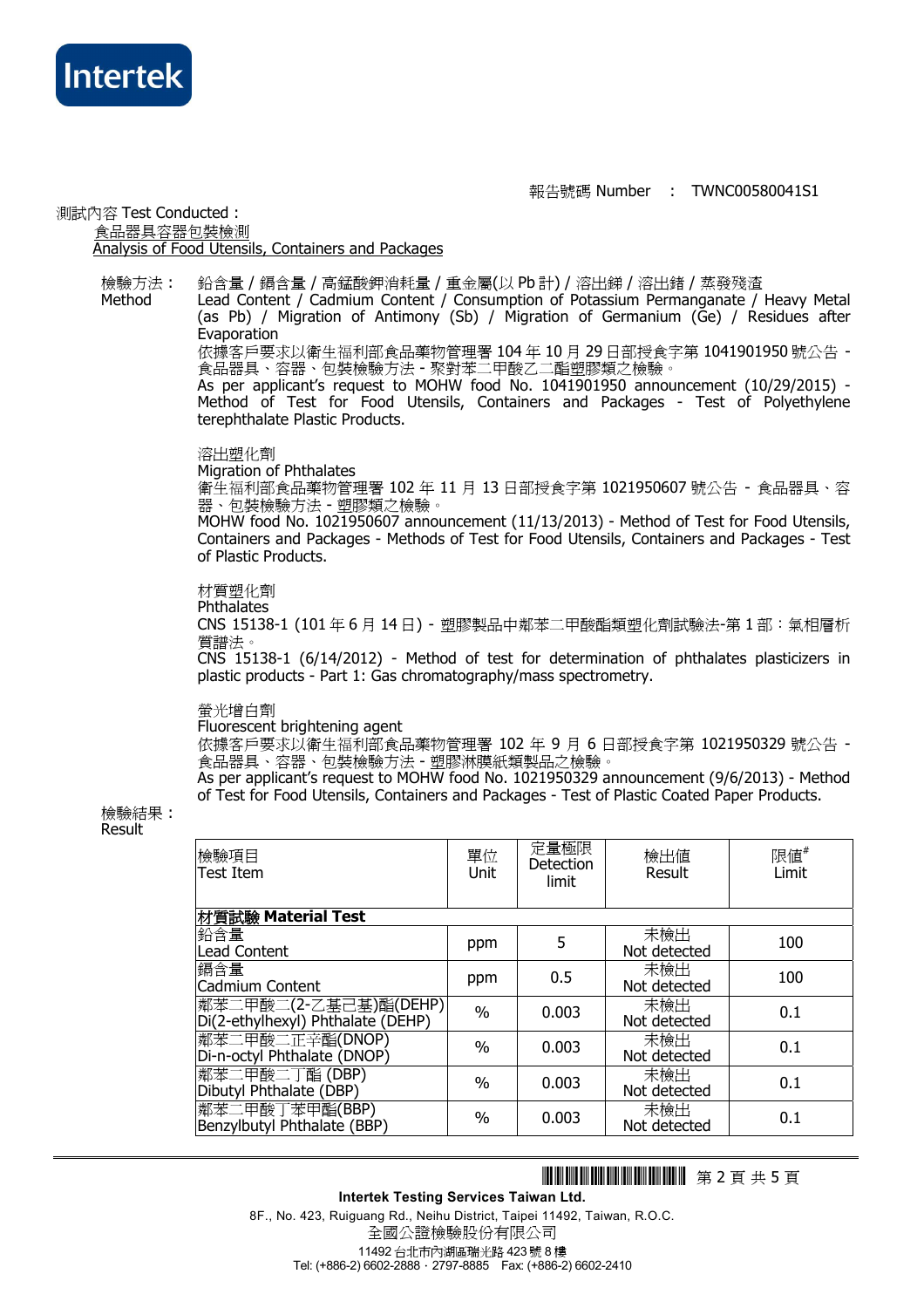

#### 報告號碼 Number : TWNC00580041S1

測試內容 Test Conducted :

( ) 食品器具容器包裝檢測

Analysis of Food Utensils, Containers and Packages

檢驗結果 : Result

| 檢驗項目<br>Test Item                                                                                                  | 單位<br>Unit    | 定量極限<br>Detection<br>limit | 檢出値<br>Result       | 限値"<br>Limit |
|--------------------------------------------------------------------------------------------------------------------|---------------|----------------------------|---------------------|--------------|
| 材質試驗 Material Test                                                                                                 |               |                            |                     |              |
| 鄰苯二甲酸二異癸酯(DIDP)<br>Diisodecyl Phthalate (DIDP)                                                                     | $\%$          | 0.003                      | 未檢出<br>Not detected | 0.1          |
| 鄰苯二甲酸二異壬酯(DINP)<br>Diisononyl Phthalate (DINP)                                                                     | $\%$          | 0.003                      | 未檢出<br>Not detected | 0.1          |
| 鄰苯二甲酸二甲酯 (DMP)<br>Dimethyl Phthalate (DMP)                                                                         | $\frac{0}{0}$ | 0.003                      | 未檢出<br>Not detected | 0.1          |
| 鄰苯二甲酸二乙酯(DEP)<br>Diethyl Phthalate (DEP)                                                                           | $\%$          | 0.003                      | 未檢出<br>Not detected | 0.1          |
| 溶出試驗 Migration Test                                                                                                |               |                            |                     |              |
| 高錳酸鉀消耗量<br>Consumption of Potassium<br>Permanganate<br>(水、95℃、30分鐘)<br>(Water, 95°C, 30 min)                       | ppm           | 0.2                        | 3.9                 | 10           |
| 重金屬(以 Pb計)<br>Leachable Heavy Metal (as Lead)<br>(4%醋酸、95℃、30 分鐘)<br>(Acetic Acid, 95 $^\circ\!{\rm C}$ , 30 min)  | ppm           | $\mathbf{1}$               | 未檢出<br>Not detected | $\mathbf{1}$ |
| 溶出銻<br>Leachable Antimony (Sb)<br>(4%醋酸、95℃、30分鐘)<br>(Acetic Acid, $95^{\circ}$ C, 30 min)                         | ppm           | 0.001                      | 0.002               | 0.05         |
| 溶出鍺<br>Leachable Germanium (Ge)<br>(4%醋酸、95℃、30 分鐘)<br>(Acetic Acid, 95℃, 30 min)                                  | ppm           | 0.001                      | 未檢出<br>Not detected | 0.1          |
| 蒸發殘渣(pH>5)<br><b>Evaporated Residues</b><br>(Foods with a $pH > 5$ )<br>(水、95℃、30分鐘)<br>(Water, 95℃, 30 min)       | ppm           | $\mathbf{1}$               | $\mathbf{1}$        | 30           |
| 鄰苯二甲酸二(2-乙基己基)酯(DEHP)<br>Di(2-ethylhexyl) Phthalate (DEHP)<br>(正庚烷、25℃、1 小時)<br>(n-Heptane, $25^{\circ}$ , 1 hour) | ppm           | 0.05                       | 未檢出<br>Not detected | 1.5          |
| 鄰苯二甲酸二丁酯 (DBP)<br>Dibutyl Phthalate (DBP)<br>(正庚烷、25℃、1小時)<br>(n-Heptane, $25^{\circ}$ , 1 hour)                   | ppm           | 0.05                       | 未檢出<br>Not detected | 0.3          |
| 鄰苯二甲酸丁苯甲酯(BBP)<br>Benzyl Butyl Phthalate (BBP)<br>(正庚烷、25℃、1 小時)<br>(n-Heptane, $25^{\circ}$ , 1 hour)             | ppm           | 0.05                       | 未檢出<br>Not detected | 30           |

# **HHIMANI HIMANI 第3頁共5頁**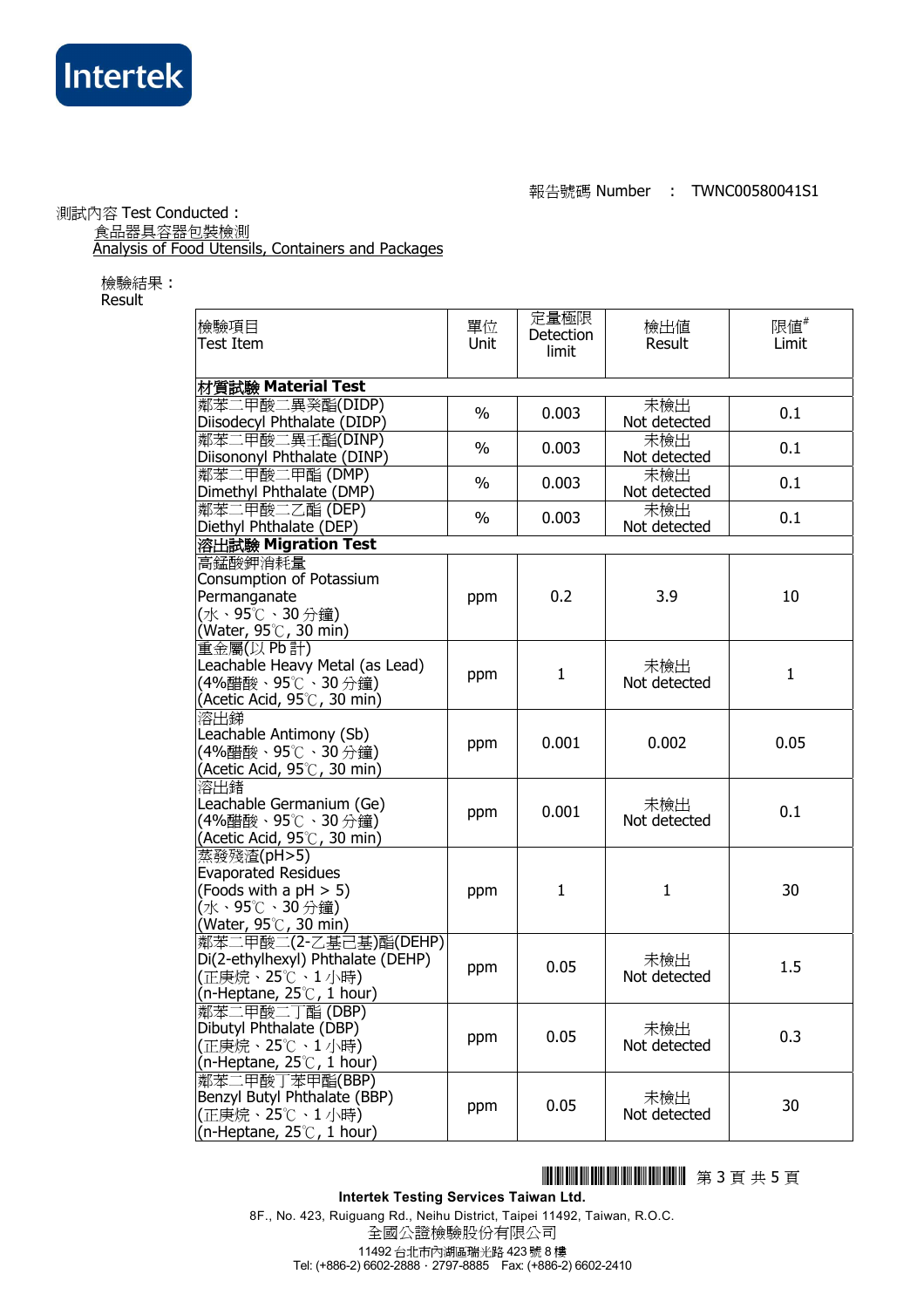

## 報告號碼 Number : TWNC00580041S1

測試內容 Test Conducted :

| 檢驗項目<br> Test Item                                                                                          | 單位<br>Unit | 定量極限<br>Detection<br>limit | 檢出值<br>Result       | 限値#<br>Limit |  |
|-------------------------------------------------------------------------------------------------------------|------------|----------------------------|---------------------|--------------|--|
| 溶出試驗 Migration Test                                                                                         |            |                            |                     |              |  |
| 鄰苯二甲酸二異壬酯(DINP)<br>Di-(Iso-Nonyl) Phthalate (DINP)<br> (正庚烷、25℃、1 小時)<br>(n-Heptane, $25^{\circ}$ , 1 hour) | ppm        | 0.5                        | 未檢出<br>Not detected | 9            |  |
| 鄰苯二甲酸二異癸酯(DIDP)<br>Di-(Iso-Decyl) Phthalate (DIDP)<br> (正庚烷、25℃、1 小時)<br>(n-Heptane, $25^{\circ}$ , 1 hour) | ppm        | 0.5                        | 未檢出<br>Not detected | 9            |  |
| 己二酸二辛酯(DEHA)<br>Bis(2-ethylhexyl) Adipate (DEHA)<br>(正庚烷、25℃、1小時)<br>(n-Heptane, $25^{\circ}$ , 1 hour)     | ppm        | 0.05                       | 未檢出<br>Not detected | 18           |  |
| 螢光增白劑(直接觀察法)<br>Fluorescent brightening agent<br>(Direct observation)                                       | ppm        |                            | 未檢出<br>Not detected |              |  |

# : 依據客戶要求參考衛生福利部食品藥物管理署 102 年 8 月 20 日部授食字第 1021350146 號公告「食品器 具容器包裝衛生標準」(聚對苯二甲酸乙二酯)

As per applicant's request with reference to the MOHW Food No. 1021350146 (8/20/2013) - Sanitation Standard for Food Utensils, Containers and Packages. (Polyethylene terephthalate, PET)

**HHILLI HILLI IIIIIIIIIII** 第 4 頁 共 5 頁